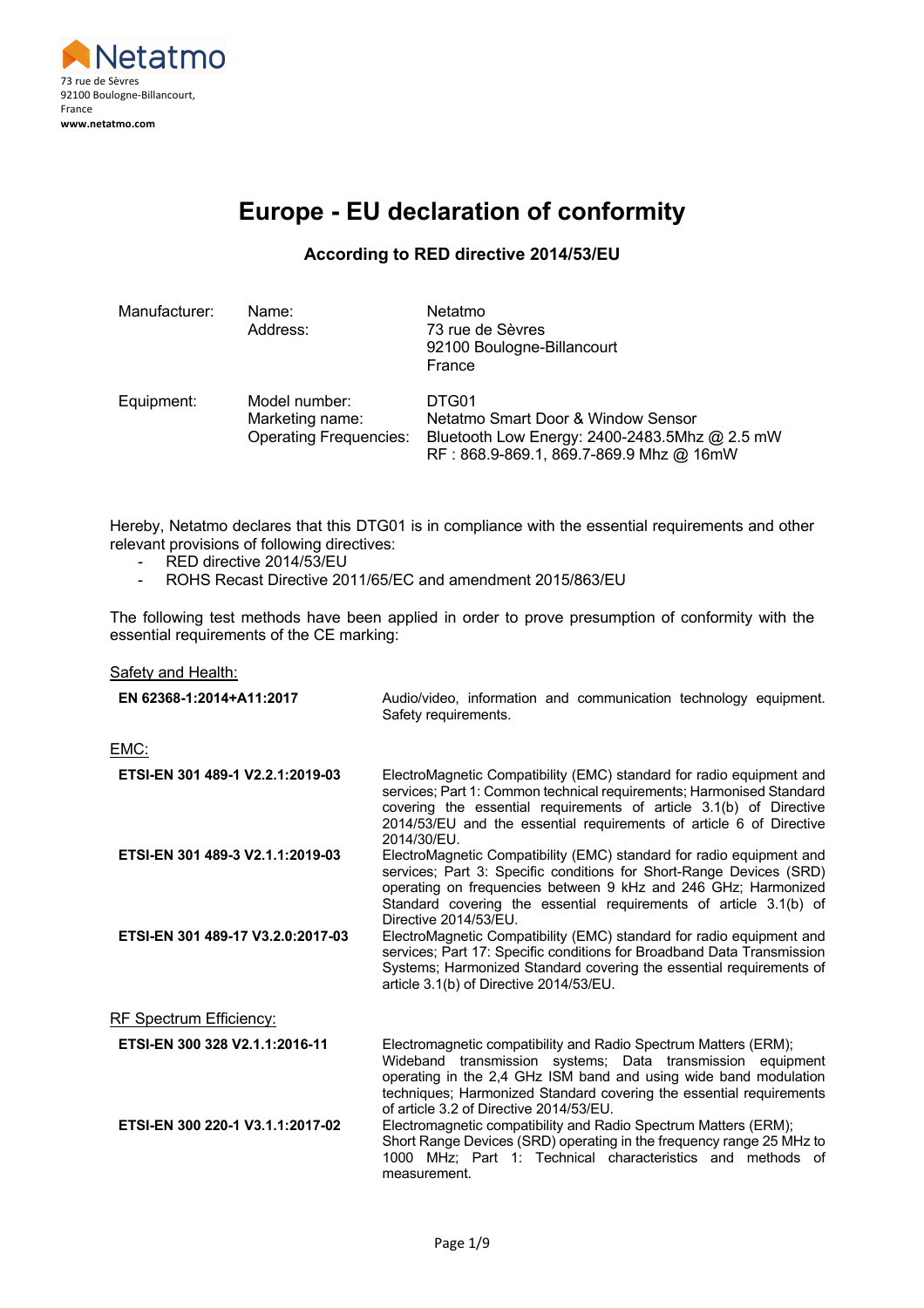

**REACH** 

**ETSI-EN 300 220-2 V3.1.1:2017-02** Electromagnetic compatibility and Radio Spectrum Matters (ERM); Short Range Devices (SRD) operating in the frequency range 25 MHz to 1000 MHz; Part 2: Harmonized Standard covering the essential requirements of article 3.2 of Directive 2014/53/EU for non-specific radio equipment. **EN 62479:2010** Assessment of the compliance of low power electronic and electrical equipment with the basic restrictions related to human exposure to electromagnetic fields (10MHz to 300GHz).

 $C \in \mathbb{Z}$ 

**Signed for and on behalf of:** Netatmo<br>Place: Boulogne Place:<br> **Place:** Boulogne-Billancourt<br>
Date: Cotober 19, 2021 **Name:** Philippe Citroën<br> **Title:** CEO **Title:** 

Additional Compliance:

**Date**: October 19, 2021

Vloien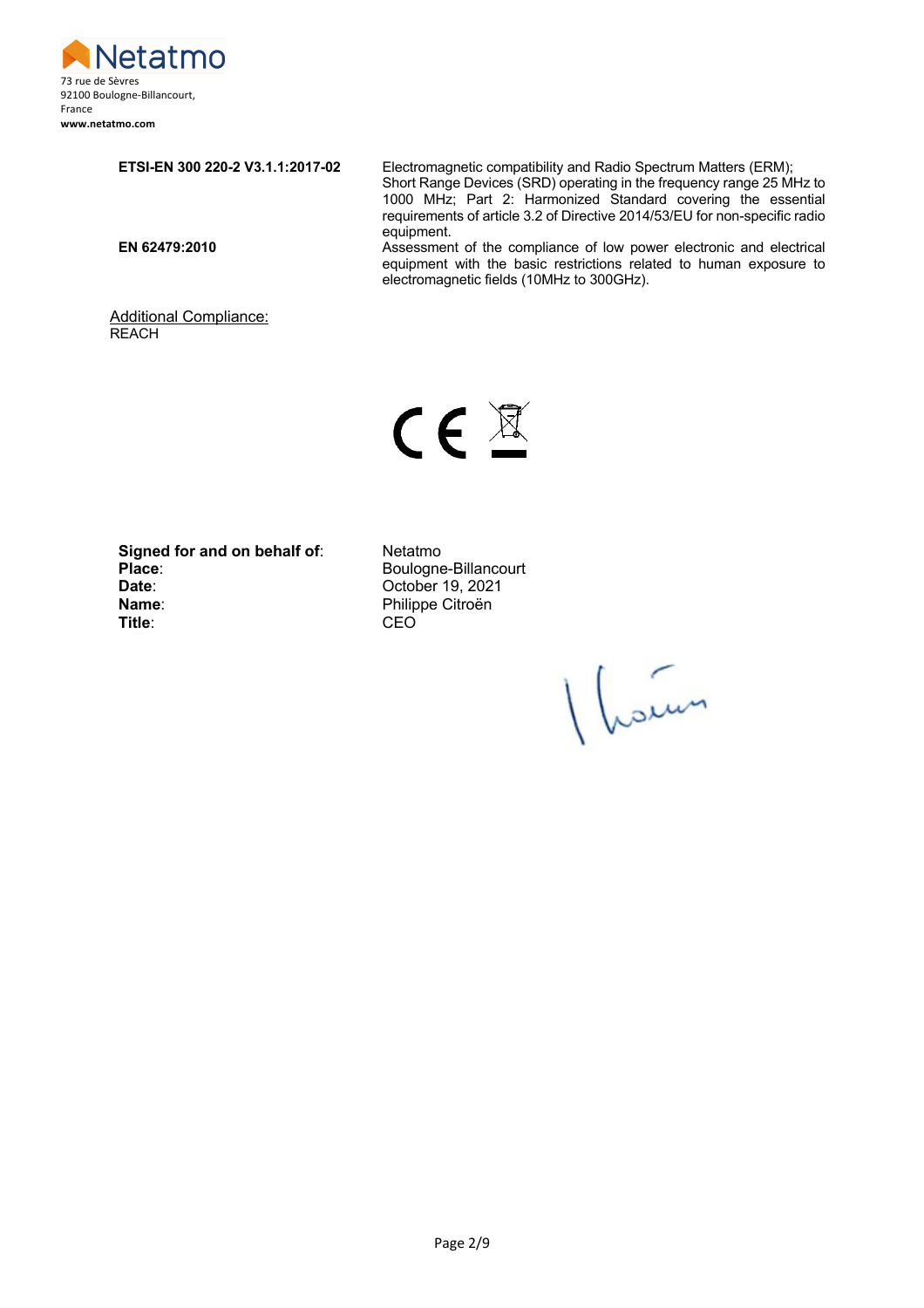

# **UK DECLARATION OF CONFORMITY**

**According to Radio Equipment Regulations 2017**

| Manufacturer: | Name:<br>Address:                                                 | Netatmo<br>73 rue de Sèvres<br>92100 Boulogne-Billancourt<br>France                                                                     |
|---------------|-------------------------------------------------------------------|-----------------------------------------------------------------------------------------------------------------------------------------|
| Equipment:    | Model number:<br>Marketing name:<br><b>Operating Frequencies:</b> | DTG01<br>Netatmo Smart Door & Window Sensor<br>Bluetooth Low Energy: 2400-2483.5Mhz @ 2.5 mW<br>RF: 868.9-869.1, 869.7-869.9 Mhz @ 16mW |

Hereby, Netatmo declares that this DTG01 is in compliance with the essential requirements and other relevant provisions of following directives:

- (S.I. 2017/1206) Radio Equipment Regulations 2017
- (S.I. 2012/3032) The Restriction of the Use of Certain Hazardous Substances in Electrical and Electronic Equipment Regulations 2012

The following test methods have been applied in order to prove presumption of conformity with the essential requirements of the UKCA marking:

Safety and Health:

| BS EN 62368-1:2014 + A11:2017     | Audio/video, information and communication technology equipment.<br>Safety requirements.                                                                                                                                                                                                                            |
|-----------------------------------|---------------------------------------------------------------------------------------------------------------------------------------------------------------------------------------------------------------------------------------------------------------------------------------------------------------------|
| EMC:                              |                                                                                                                                                                                                                                                                                                                     |
| ETSI EN 301 489-1 V2.2.1:2019-03  | ElectroMagnetic Compatibility (EMC) standard for radio equipment and<br>services; Part 1: Common technical requirements; Harmonised Standard<br>covering the essential requirements of article 3.1(b) of Directive<br>2014/53/EU and the essential requirements of article 6 of Directive<br>2014/30/EU.            |
| ETSI EN 301 489-3 V2.1.1:2019-03  | ElectroMagnetic Compatibility (EMC) standard for radio equipment and<br>services; Part 3: Specific conditions for Short-Range Devices (SRD)<br>operating on frequencies between 9 kHz and 246 GHz; Harmonized<br>Standard covering the essential requirements of article 3.1(b) of<br>Directive 2014/53/EU.         |
| ETSI EN 301 489-17 V3.2.0:2017-03 | ElectroMagnetic Compatibility (EMC) standard for radio equipment and<br>services; Part 17: Specific conditions for Broadband Data Transmission<br>Systems; Harmonized Standard covering the essential requirements of<br>article 3.1(b) of Directive 2014/53/EU.                                                    |
| RF Spectrum Efficiency:           |                                                                                                                                                                                                                                                                                                                     |
| ETSI EN 300 328 V2.1.1:2016-11    | Electromagnetic compatibility and Radio Spectrum Matters (ERM);<br>Wideband transmission systems; Data transmission equipment<br>operating in the 2,4 GHz ISM band and using wide band modulation<br>techniques; Harmonized Standard covering the essential requirements<br>of article 3.2 of Directive 2014/53/EU. |
| ETSI EN 300 220-1 V3.1.1:2017-02  | Electromagnetic compatibility and Radio Spectrum Matters (ERM);<br>Short Range Devices (SRD) operating in the frequency range 25 MHz to<br>1000 MHz; Part 1: Technical characteristics and methods of<br>measurement.                                                                                               |
| ETSI EN 300 220-2 V3.1.1:2017-02  | Electromagnetic compatibility and Radio Spectrum Matters (ERM);                                                                                                                                                                                                                                                     |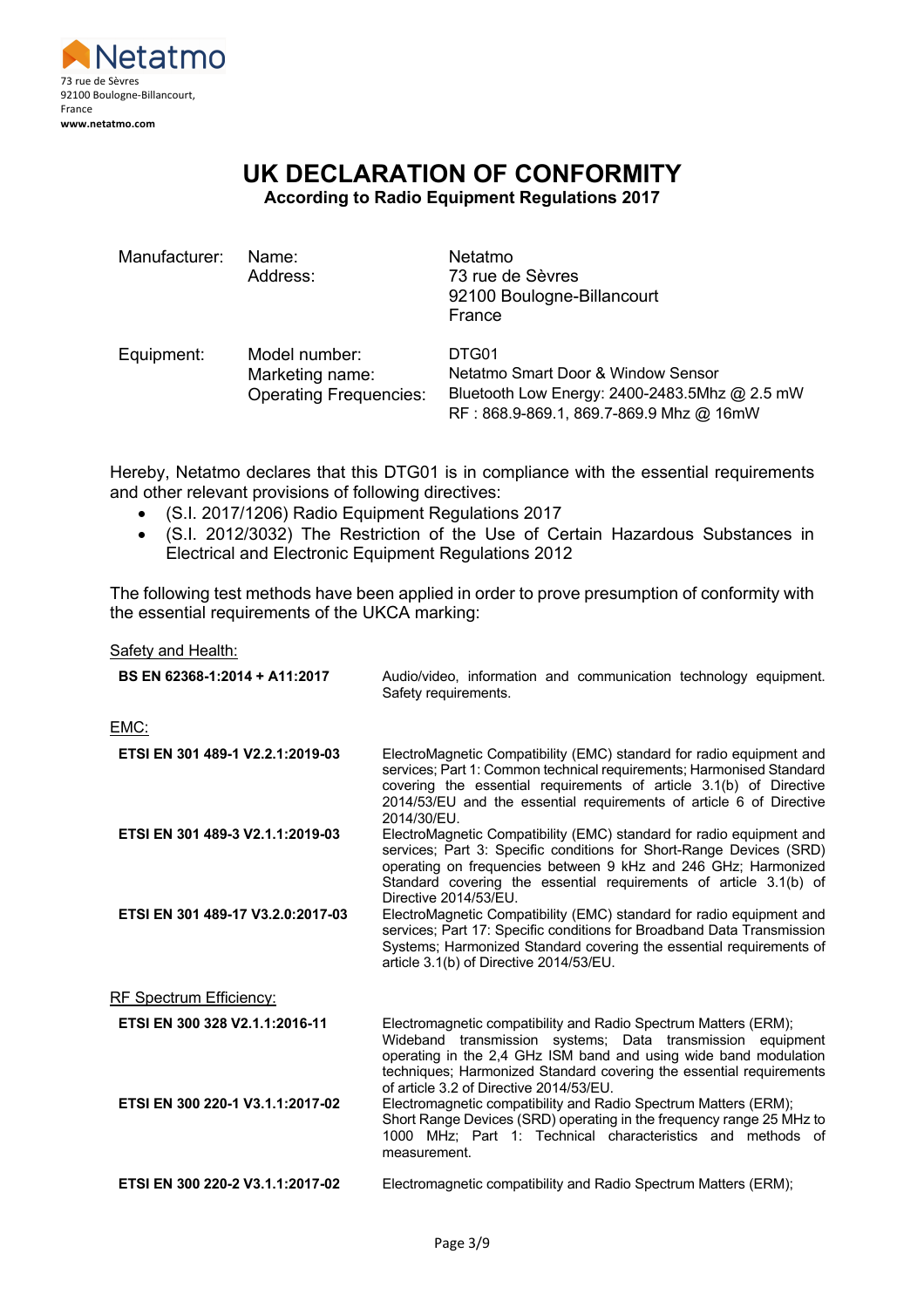

Short Range Devices (SRD) operating in the frequency range 25 MHz to 1000 MHz; Part 2: Harmonized Standard covering the essential requirements of article 3.2 of Directive 2014/53/EU for non-specific radio equipment.

Additional Compliance **REACH** 

**EN 62479:2010** Assessment of the compliance of low power electronic and electrical equipment with the basic restrictions related to human exposure to electromagnetic fields (10MHz to 300GHz).





**Signed for and on behalf of**: Netatmo Place: Boulogne-Billancourt **Date**: October 19, 2021 **Name:** Philippe Citroën<br> **Title:** CEO

**Title**: CEO

Vleden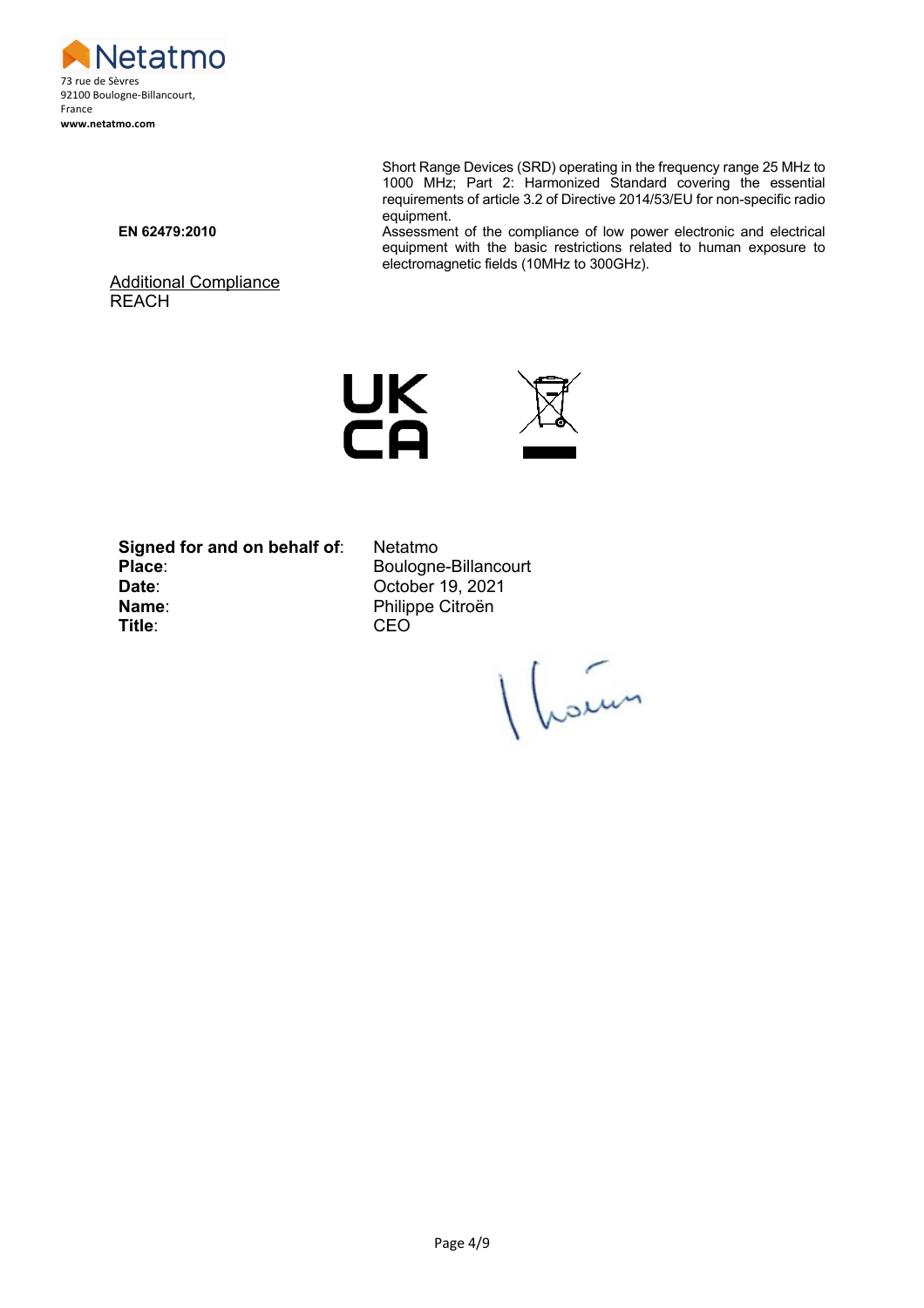

**български [Bulgarian] -** С настоящото NETATMO декларира, че този тип радиосъоръжение DTG01 е в съответствие с Директива 2014/53/ЕС, както и с Директива RoHS 2011/65/ЕС и нейното изменение 2015/863/ЕС. Цялостният текст на ЕС декларацията за съответствие може да се намери на следния интернет адрес http://www.netatmo.com/declaration/dtg.

**Česky [Czech]** - Tímto NETATMO prohlašuje, že typ rádiového zařízení DTG01 je v souladu se směrnicí 2014/53/EU a směrnicí 2011/65/EU a směrnicí v přenesené pravomoci 2015/863/EU. Úplné znění EU prohlášení o shodě je k dispozici na této internetové adrese http://www.netatmo.com/declaration/dtg.

**Dansk [Danish]** - Hermed erklærer NETATMO, at radioudstyrstypen DTG01 er i overensstemmelse med direktiv 2014/53/EU samt med direktivet RoHS 2011/65/EU og dens ændringsdirektiv 2015/863/EU. EU-overensstemmelseserklæringens fulde tekst kan findes på følgende internetadresse http://www.netatmo.com/declaration/dtg.

**Deutsch [German]** - Hiermit erklärt NETATMO, dass der Funkanlagentyp DTG01 der Richtlinie 2014/53/EU sowie der RoHS-Richtlinie 2011/65/EU und ihrer Änderung 2015/863/EU entspricht. Der vollständige Text der EU-Konformitätserklärung ist unter der folgenden Internetadresse verfügbar: http://www.netatmo.com/declaration/dtg.

**Eesti [Estonian]** - Käesolevaga deklareerib NETATMO, et käesolev raadioseadme tüüp DTG01 vastab direktiivi 2014/53/EL nõuetele, samuti RoHS-i direktiivile 2011/65/EL ja selle muudatustele 2015/863/EL. ELi vastavusdeklaratsiooni täielik tekst on kättesaadav järgmisel internetiaadressil http://www.netatmo.com/declaration/dtg.

**English** - Hereby, NETATMO, declares that the radio equipment type DTG01 is in compliance with Directive 2014/53/EU as well as the RoHS Directive 2011/65/EU and its amendment 2015/863/EU. Hereby, NETATMO, declares that the radio equipment type [product ref] es is in compliance with Radio Equipment Regulations 2017 and The Restriction of the Use of Certain Hazardous Substances in Electrical and Electronic Equipment Regulations 2012. The full text of the EU and UKCA declaration of conformity is available at the following internet address http://www.netatmo.com/declaration/dtg.

**Español [Spanish]** - or la presente, NETATMO declara que el tipo de equipo radioeléctrico DTG01 es conforme con la Directiva 2014/53/UE, así como con la Directiva RoHS (2011/65/UE) y su enmienda por medio de la Directiva Delegada (UE) 2015/863. El texto completo de la declaración UE de conformidad está disponible en la dirección Internet siguiente http://www.netatmo.com/declaration/dtg.

**Ελληνική [Greek]** - Με την παρούσα ο/η NETATMO, δηλώνει ότι ο ραδιοεξοπλισμός DTG01 πληροί την οδηγία 2014/53/ΕΕ καθώς και την οδηγία RoHS 2011/65/EΕ και την τροποποίησή της 2015/863/EΕ.Το πλήρες κείμενο της δήλωσης συμμόρφωσης ΕΕ διατίθεται στην ακόλουθη ιστοσελίδα στο διαδίκτυο http://www.netatmo.com/declaration/dtg.

**Français [French]** - Le soussigné, NETATMO, déclare que l'équipement radioélectrique du type DTG01 est conforme à la directive 2014/53/UE et à la directive RoHS 2011/65/EU et ses amendements 2015/863/EU. Le texte complet de la déclaration UE de conformité est disponible à l'adresse internet suivante http://www.netatmo.com/declaration/dtg.

**Hrvatski [Croatian]** - NETATMO ovime izjavljuje da je radijska oprema tipa DTG01 u skladu s Direktivom 2014/53/EU XXX Kao i Direktiva RoHS 2011/65/EZ i njezin amandman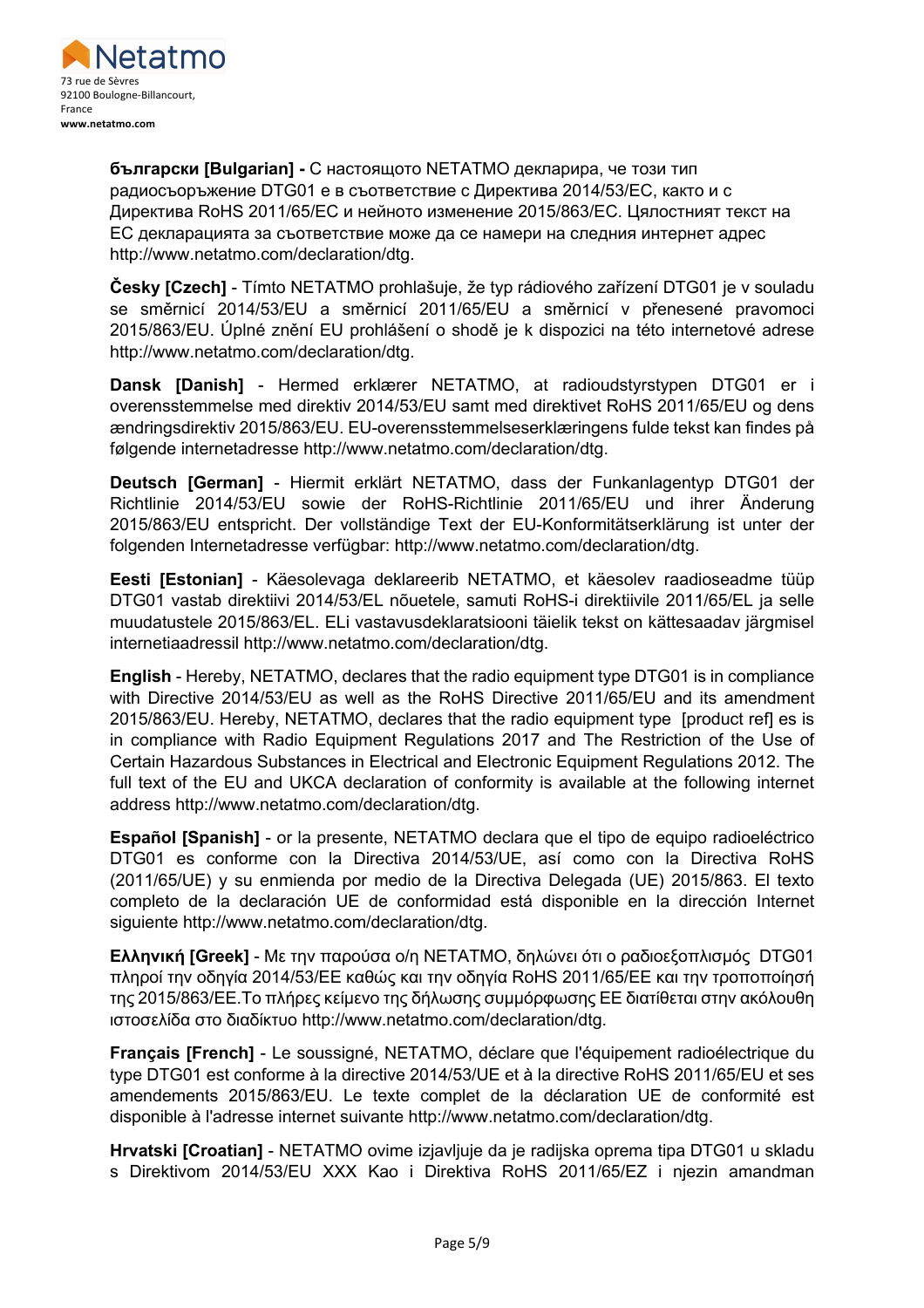

2015/863/EU. Cjeloviti tekst EU izjave o sukladnosti dostupan je na sljedećoj internetskoj adresi http://www.netatmo.com/declaration/dtg.

**Italiano [Italian]** - Il fabbricante, NETATMO, dichiara che il tipo di apparecchiatura radio DTG01 è conforme alla direttiva 2014/53/UE, nonché alla direttiva RoHS 2011/65/EU e alla relativa modifica2015/863/EU. Il testo completo della dichiarazione di conformità UE è disponibile al seguente indirizzo Internet http://www.netatmo.com/declaration/dtg.

**Latviski [Latvian]** - Ar šo NETATMO deklarē, ka radioiekārta DTG01 atbilst Direktīvai 2014/53/ES, kā arī RoHS direktīvai 2011/65/ES un tās grozījumam 2015/863/ES. Pilns ES atbilstības deklarācijas teksts ir pieejams šādā interneta vietnē http://www.netatmo.com/declaration/dtg.

**Lietuvių [Lithuanian]** - Aš, NETATMO, patvirtinu, kad radijo įrenginių tipas DTG01 atitinka Direktyvą 2014/53/ES, o taip pat RoHS direktyvą 2011/65/ES ir jos papildytą versiją 2015/863/ES.

VisasES atitikties deklaracijos tekstas prieinamas šiuo interneto adresu http://www.netatmo.com/declaration/dtg.

**Malti [Maltese]** - B'dan, NETATMO, niddikjara li dan it-tip ta' tagħmir tar-radju DTG01 huwa konformi mad-Direttiva 2014/53/UE kif ukoll mad-Direttiva 2011/65/UE dwar RoHS u l-emenda tagħha 2015/863/UE. It-test kollu tad-dikjarazzjoni ta' konformità tal-UE huwa disponibbli f'dan l-indirizz tal-Internet li ġej http://www.netatmo.com/declaration/dtg.

**Magyar [Hungarian]** - NETATMO igazolja, hogy a DTG01 típusú rádióberendezés megfelel a 2014/53/EU irányelvnek, valamint a 2011/65/EU RoHS irányelvnek és a 2015/863/EU módosításnak.

Az EU-megfelelőségi nyilatkozat teljes szövege elérhető a következő internetes címen http://www.netatmo.com/declaration/dtg.

**Nederlands [Dutch]** - Hierbij verklaar ik, NETATMO, dat het type radioapparatuur DTG01 conform is met Richtlijn 2014/53/EU en met de RoHS-richtlijn 2011/65/EU en amendement 2015/863/EU.De volledige tekst van de EU-conformiteitsverklaring kan worden geraadpleegd op het volgende internetadres http://www.netatmo.com/declaration/dtg.

**Norsk [Norwegian]** - etatmo erklærer herved at radioutstyrstypen DTG01 er i samsvar med direktiv 2014/53/EU, samt RoHS-direktiv 2011/65/EU og vedlegg 2015/863/EU. Den fullstendige EU-samsvarserklæringen er tilgjengelig på følgende nettadresse http://www.netatmo.com/declaration/dtg.

**Polski [Polish]** - NETATMO niniejszym oświadcza, że typ urządzenia radiowego DTG01 jest zgodny z dyrektywą 2014/53/UE, z dyrektywą RoHS 2011/65/UE i z załącznikiem do niej 2015/863/UE. Pełny tekst deklaracji zgodności UE jest dostępny pod następującym adresem internetowym http://www.netatmo.com/declaration/dtg.

**Português [Portuguese]** - O abaixo assinado NETATMO declara que o presente tipo de equipamento de rádio DTG01 está em conformidade com a Diretiva 2014/53/UE tal como a diretiva RoHS 2011/65/UE e alteração 2015/863/UE. O texto integral da declaração de conformidade está disponível no seguinte endereço de Internet http://www.netatmo.com/declaration/dtg.

**Română [Romanian]** - NETATMO declară, prin prezenta, că tipul de echipament radio DTG01 este în conformitate cu Directiva 2014/53/UE, precum și cu Directiva 2011/65/UE (RoHS) și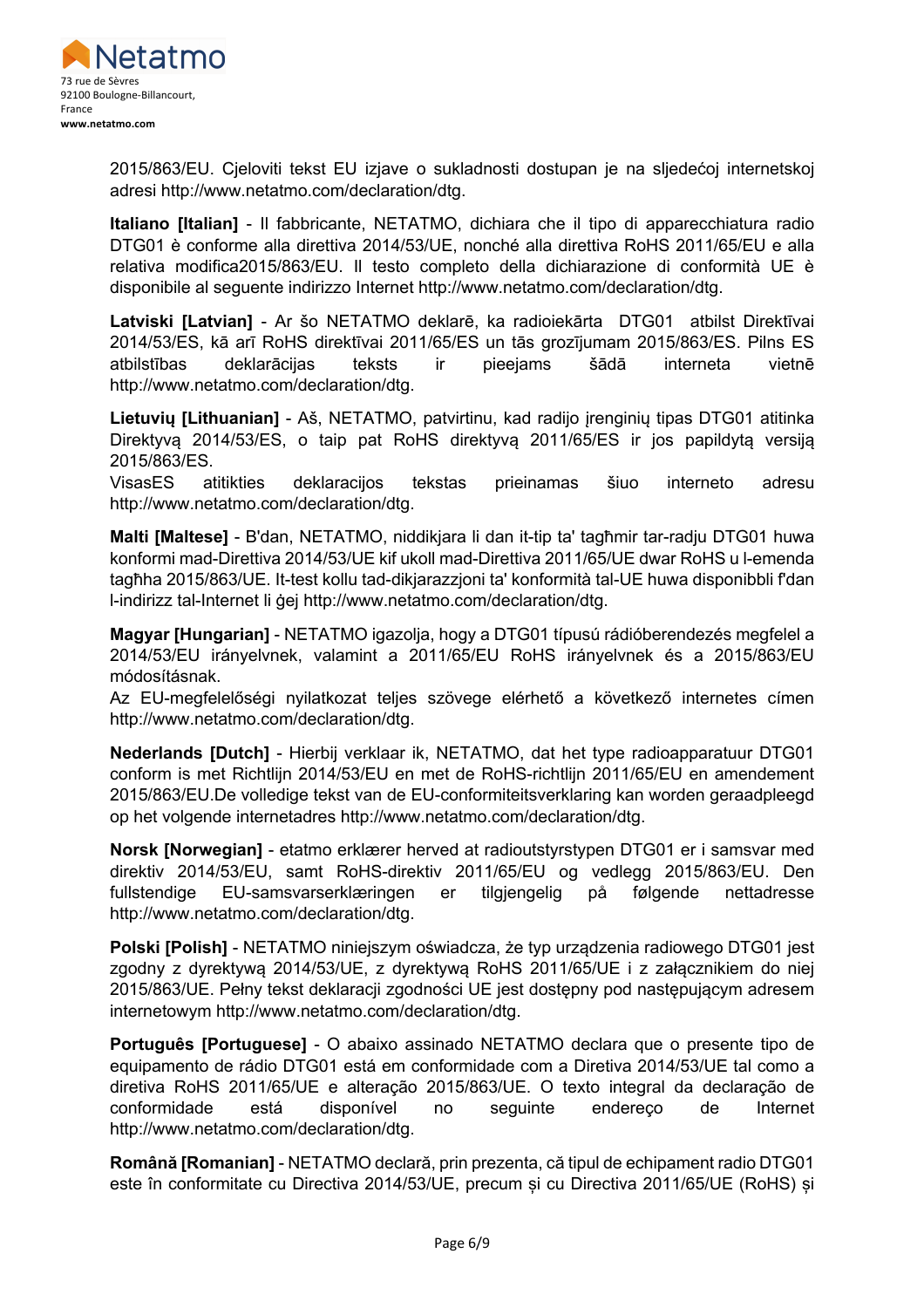

cu Directiva 2015/863/UE de modificare a acesteia.Textul complet al declarației de conformitate a UE este disponibil pe internet la următoarea adresă http://www.netatmo.com/declaration/dtg.

**Slovensko [Slovenian]** - NETATMO potrjuje, da je tip radijske opreme DTG01 skladen z Direktivo 2014/53/EU kot tudi z Direktivo 2011/65/EU o omejevanju uporabe nekaterih nevarnih snovi v električni in elektronski opremi in delegirano direktivo 2015/863/EU o spremembi Priloge II k Direktivi 2011/65/EU. Celotno besedilo izjave EU o skladnosti je na voljo na naslednjem spletnem naslovu http://www.netatmo.com/declaration/dtg.

**Slovensky [Slovak]** - NETATMO týmto vyhlasuje, že rádiové zariadenie typu DTG01 je v súlade so smernicou 2014/53/EÚ, ako aj so smernicou RoHS 2011/65/EÚ a jej pozmeňovacím návrhom 2015/863/EÚ.Úplné EÚ vyhlásenie o zhode je k dispozícii na tejto internetovej adrese http://www.netatmo.com/declaration/dtg.

**Suomi [Finnish]** - NETATMO vakuuttaa, että radiolaitetyyppi DTG01 on direktiivin 2014/53/EU mukainen sekä direktiivin RoHS 2011/65/EU ja sitä muuttavan direktiivin 2015/863/EU mukainen. EU-vaatimustenmukaisuusvakuutuksen täysimittainen teksti on saatavilla seuraavassa internetosoitteessa http://www.netatmo.com/declaration/dtg.

**Svenska [Swedish]** - Härmed försäkrar NETATMO att denna typ av radioutrustning DTG01 överensstämmer med direktiv 2014/53/EU, samt direktiv RoHS 2011/65/EU med ändringen 2015/863/EU.Den fullständiga texten till EU-försäkran om överensstämmelse finns på följande webbadress http://www.netatmo.com/declaration/dtg.

**Türkçe [Turkish]** - İşbu vesile ile NETATMO; DTG01 radyo ekipman tipinin, 2014/53/EU sayılı Yönetmelik ile ve ayrıca 2011/65/EU sayılı RoHS Yönetmeliği ve bu yönetmelik üzerinde yapılan 2015/863/EU sayılı değişiklik ile uyumlu olduğunu beyan eder. AB uygunluk beyanının tam metni, aşağıdaki İnternet adresinde mevcuttur http://www.netatmo.com/declaration/dtg.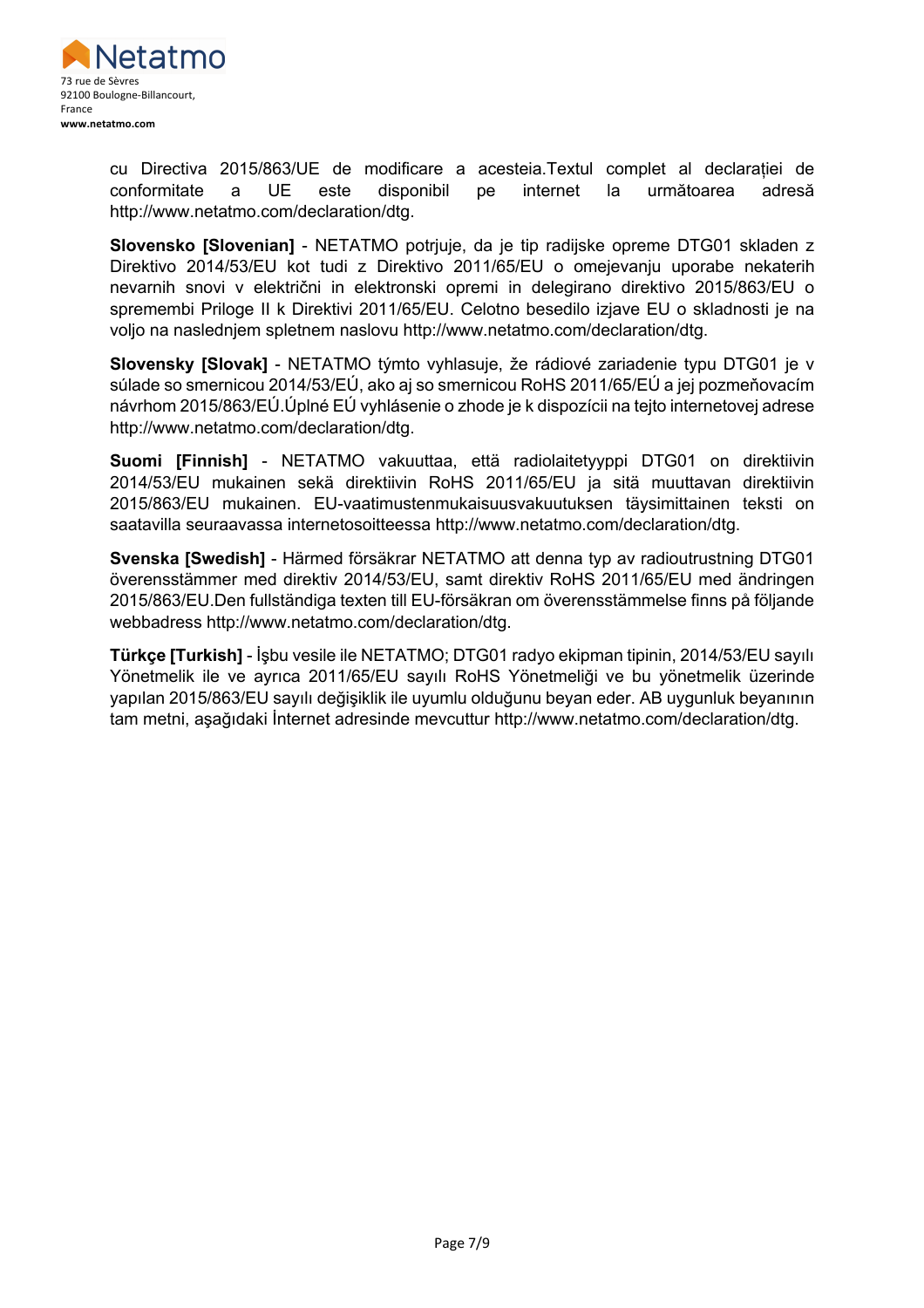

## **United States of America – FCC Statements**

#### **FCC ID**

The Netatmo Smart Door & Window Sensor has for FCC id: N3A-DTG01

#### **FCC Statement**

This equipment has been tested and found to comply with the limits for a Class B digital device, pursuant to part 15 of the FCC rules. These limits are designed to provide reasonable protection against harmful interference in a residential installation.

This equipment generates, uses and can radiate radio frequency energy and, if not installed and used in accordance with the instructions, may cause harmful interference to radio communications. However, there is no guarantee that interference will not occur in a particular installation.

If this equipment does cause harmful interference to radio or television reception, which can be determined by turning the equipment off and on, the user is encouraged to try to correct the interference by one or more of the following measures:

- Reorient or relocate the receiving antenna.
- Increase the separation between the equipment and receiver.
- Connect the equipment into an outlet on a circuit different from that to which the receiver is connected.
- Consult the dealer or an experienced radio/TV technician for help.

### **FCC Radiation Exposure Statement**

This equipment complies with FCC RF radiation exposure limits set forth for an uncontrolled environment.

This transmitter should be installed and operated with a minimum distance of 20 centimeters between the radiator and your body and must not be co-located or operating in conjunction with any other antenna or transmitter.

This equipment complies with Part 15 of the FCC Rules. Operation is subject to the following two conditions: (1) This device may not cause harmful interference, and (2) This device must accept any interference received, including interference that may cause undesired operation.

#### **Caution!**

The manufacturer is not responsible for any radio or TV interference caused by unauthorized modifications to this equipment. Such modifications could void the user's authority to operate the equipment.